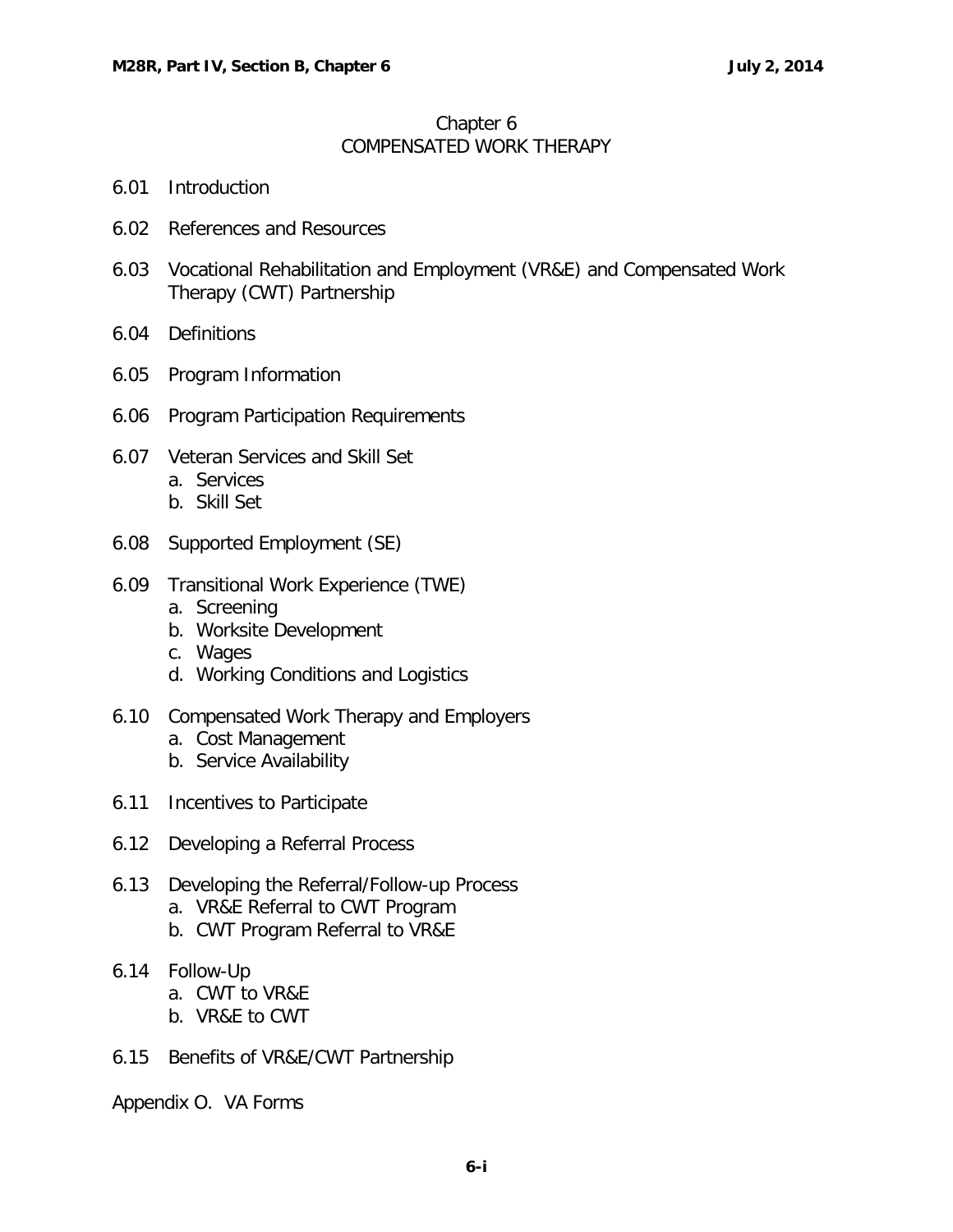#### Chapter 6 COMPENSATED WORK THERAPY

# <span id="page-1-0"></span>6.01 Introduction

The Compensated Work Therapy (CWT) program is a Veterans Health Administration (VHA) vocational rehabilitation program that endeavors to match and support work-ready Veterans in competitive jobs, and to consult with business and industry regarding their specific employment needs. In some locations, CWT is an umbrella term and does not refer to any specific vocational component or service. Since 1983, the CWT program and the Vocational Rehabilitation and Employment (VR&E) program have collaboratively served severely disabled Veterans with a mental health diagnosis through local partnerships. This chapter is a summary of the partnership between VR&E and the CWT program, CWT program information, participation requirements, services provided, relationship between the CWT program and industry, process to refer Veterans to CWT and vice versa, incentives to participate and benefits of a VR&E/CWT partnership. This chapter also references laws and regulations that cover the CWT program.

<span id="page-1-1"></span>6.02 References and Resources

| Laws:           | 38 United States Code (U.S.C.) 1718<br>Americans with Disabilities Act                                                                              |
|-----------------|-----------------------------------------------------------------------------------------------------------------------------------------------------|
| VA Forms (VAF): | VAF 28-1900, Disabled Veterans Application for Vocational<br>Rehabilitation<br>VAF 28-8861, Request for Medical Services                            |
| Resource:       | VHA Handbook 1160.01 Uniform Mental Health Services<br>VHA Handbook 1163.02, July 1, 2011, Therapeutic and<br>Supported Employment Services Program |
| Website:        | http://www.va.gov/HEALTH/cwt/locations.asp                                                                                                          |

<span id="page-1-2"></span>6.03 Vocational Rehabilitation and Employment (VR&E) and Compensated Work Therapy (CWT) Partnership

The partnership between the CWT Program Manager and Vocational Rehabilitation and Employment Officer (VREO) is very important in preparing Veterans for employment. Development of a relationship between VR&E and the CWT program will ensure an understanding of available services and timeframes. Two key activities that can bring the departments together to establish consistent practices include: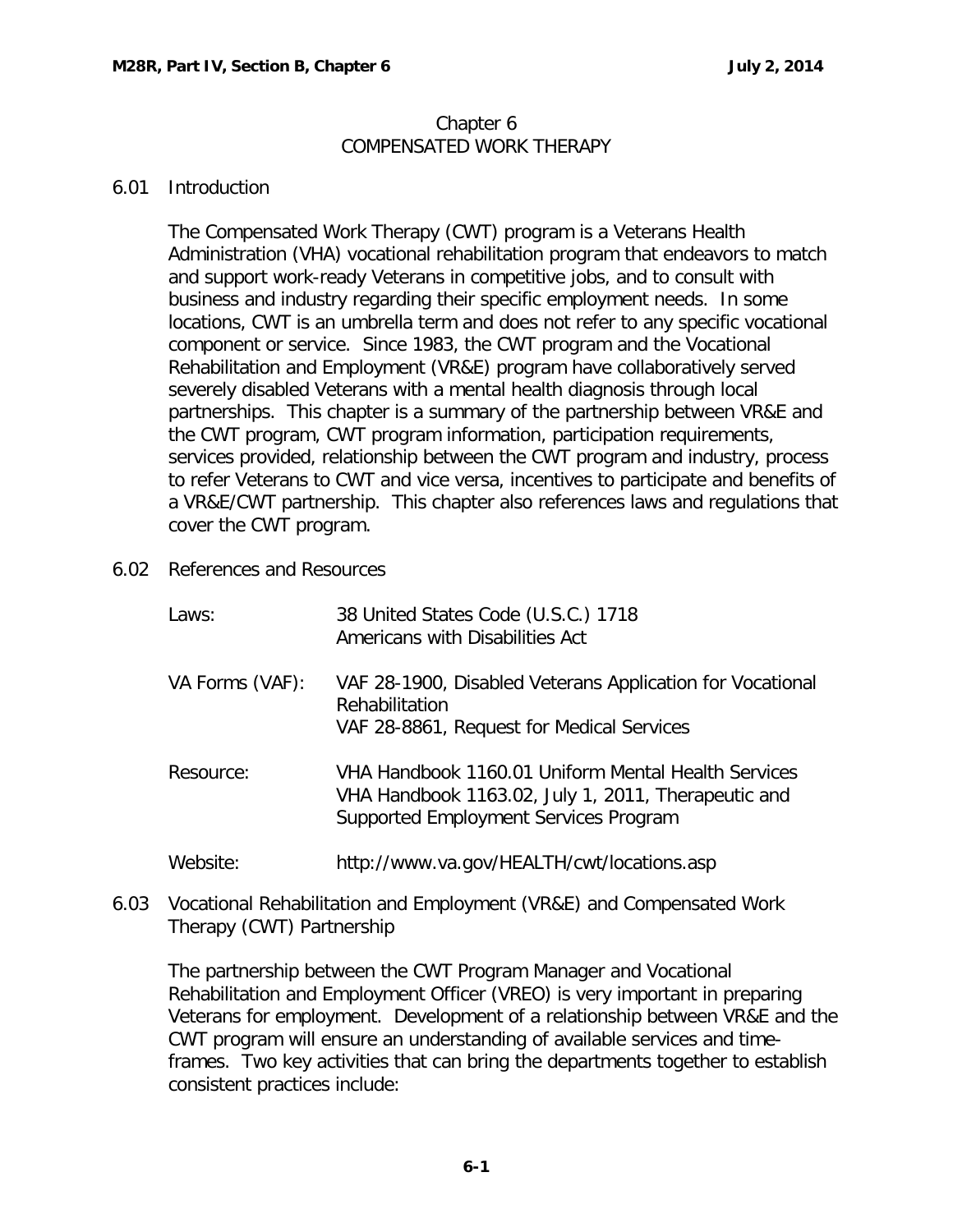- Developing an understanding of how each program works
- Identifying a referral/follow-up process between departments

Veterans Benefits Administration (VBA) Vocational Rehabilitation Counselors (VRCs) and VHA Vocational Rehabilitation Specialists (VRSs) need to be able to exchange information and develop a comprehensive understanding of each program. The more each other's program is understood, the easier it will be to establish collaboration between offices.

### <span id="page-2-0"></span>6.04 Definitions

a. Compensated Work Therapy (CWT)

CWT is a recovery-oriented, vocational model in the continuum of VHA work restoration services authorized by 38 U.S.C. 1718.

b. Supported Employment (SE)

SE is an evidence-based clinical model that helps individuals with serious mental illness or physical impairments co-occurring with mental illness to engage in competitive employment in the community.

c. Transitional Work Experience (TWE)

TWE is a work program in Veterans Administration Medical Centers (VAMCs) or in the community to enable participants to gain work experience and work hardening while in CWT therapeutic rehabilitation treatment that prepares Veteran participants for community employment.

d. Veterans Construction Team (VCT)

VCT is a form of transitional work that completes renovation and construction projects for VA and other Federal organizations under the supervision of experienced tradespersons

e. Incentive Therapy (IT)

IT is a pre-vocational program for Veterans to perform work at VAMCs.

f. Vocational Assistance

Vocational assistance is a set of assessment, guidance, counseling, or other related services that may be offered to groups or individuals; these services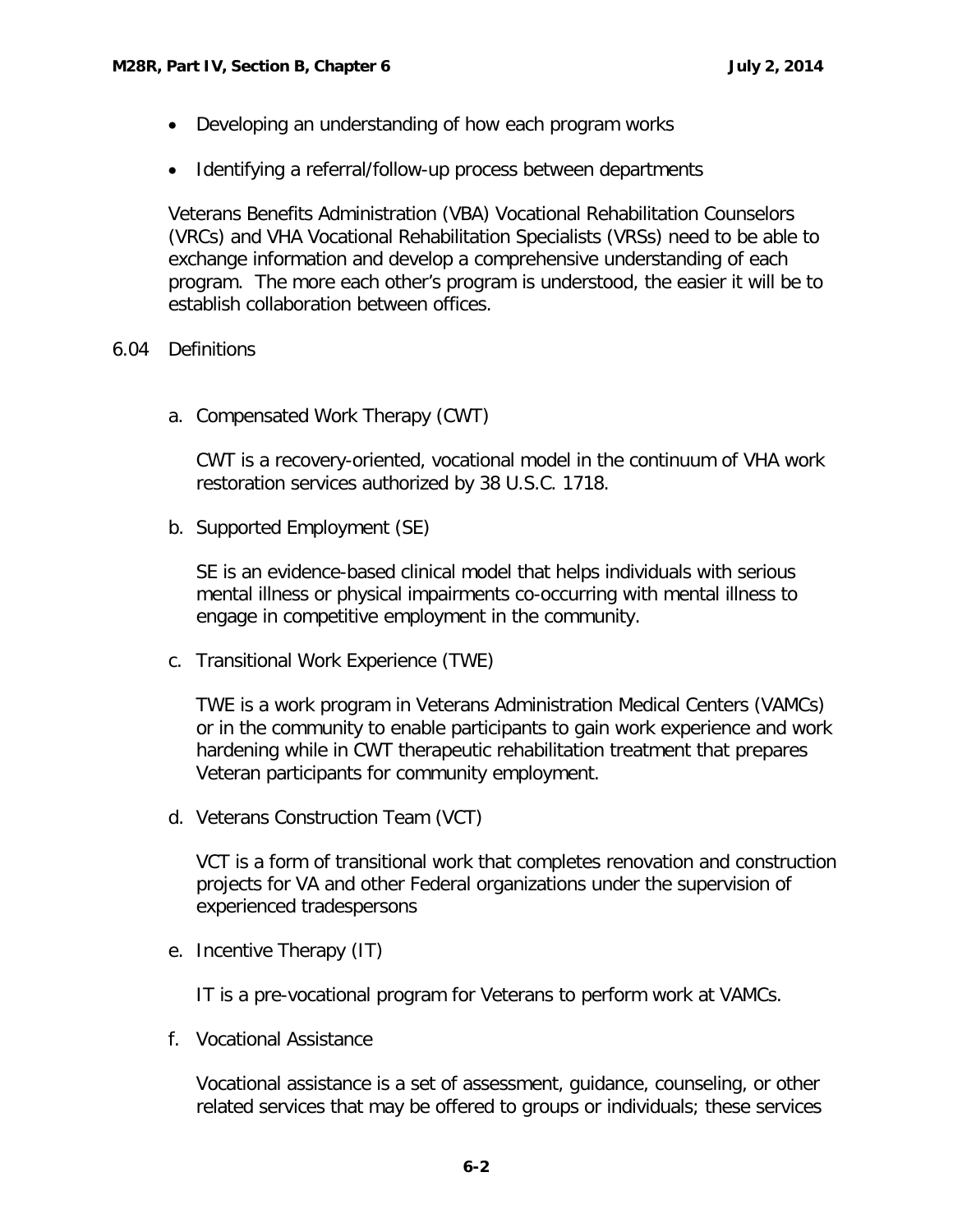are designed to enable Veterans to realize skills, resources, attitudes and expectations needed to prepare for searching for employment, succeeding in the employment interview process, and succeeding in employment.

g. Vocational Rehabilitation Specialist (VRS)

A VRS is a person who locates and provides suitable training and placement services for CWT participants; the VRS is responsible for placing the individual into training, prescribing the number of hours, determining whether the program needs adjustment in light of the individual's progress, and arranging for adjustment of the training content in certain situations; the VRS is also responsible for interrupting or discontinuing the Veteran's participation if deemed necessary.

h. Employment Specialist (ES)

An ES conducts job development and job search activities directed toward positions that are individualized to the interests and uniqueness of the people on his/her caseload; the ES also develops the individual employment plan with the client with input from his/her mental health worker, other treatment team providers and family members.

i. Americans with Disabilities Act (ADA)

ADA is a civil rights law that protects individuals with disabilities from discrimination in the workplace, school and other settings.

# <span id="page-3-0"></span>6.05 Program Information

The main components of CWT are Transitional Work Experience (TWE) and Supported Employment (SE) services. According to VHA Handbook 1160.01 Uniform Mental Health Services, every VAMC must offer CWT with TWE and SE services to Veterans with occupational dysfunctions resulting from mental health conditions, or who are unsuccessful at obtaining or maintaining stable employment patterns due to mental illnesses or physical impairments cooccurring with mental illnesses.

CWT programs strive to maintain highly responsive long-term quality relationships with business and industry. Many of the individual programs are accredited by the Commission on Accreditation of Rehabilitation Facilities (CARF) and are members of the U.S. Psychiatric Rehabilitation Association (USPRA). Typically, CWT programs are located within VAMCs in most large metropolitan areas and many smaller communities (see http://www.va.gov/HEALTH/cwt /locations.asp for site locations).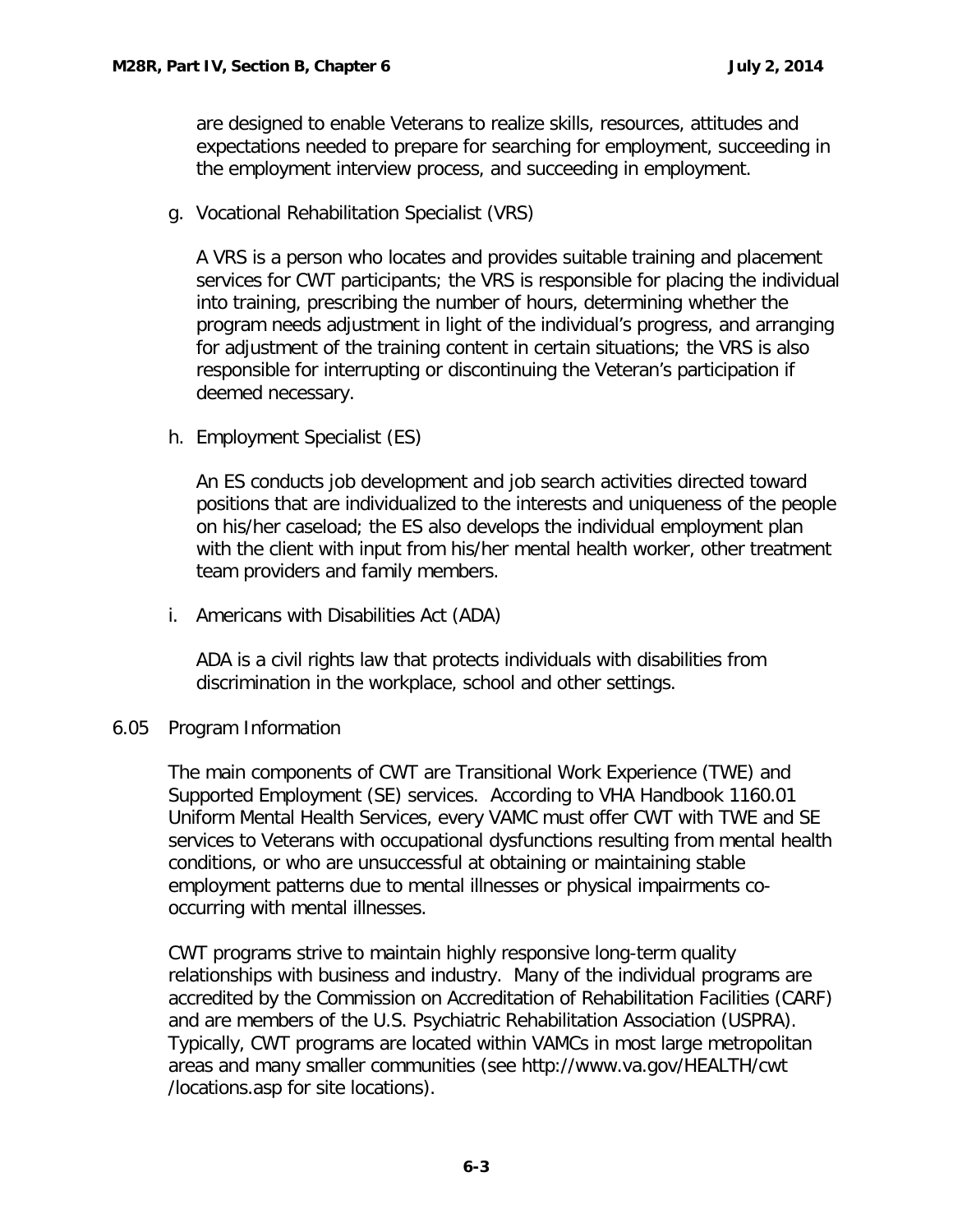<span id="page-4-0"></span>6.06 Program Participation Requirements

In order for a Veteran to participate in the CWT program, he/she must have:

- An occupational dysfunction resulting from a mental health condition which may also be occurring with physical disabilities (service or non-service connected) and be participating in a VHA mental health treatment program.
- An interest in developing work skills regardless of their psychiatric diagnosis, symptoms, work history or cognitive impairment.
- An order (or consultation) sent by a privileged provider to the CWT program to authorize services.

NOTE: There is no requirement for a Veteran to have a VA disability rating to participate in CWT.

- <span id="page-4-2"></span><span id="page-4-1"></span>6.07 Veteran Services and Skill Set
	- a. Services

CWT supports Veterans through vocational case management and workplace supports to facilitate continued employment success. The goal of the CWT program is to provide a realistic and meaningful vocational opportunity to Veterans; encouraging successful reintegration into the community at the Veteran's highest functional level by offering the following services:

- State of the art vocational rehabilitation services
- Job matching and employment supports
- Vocational case management
- Work site and job analysis
- Consultation regarding assistive technology
- Reasonable accommodation
- Guidance in addressing Americans with Disabilities Act (ADA) regulations compliance
- Supported Employment (SE)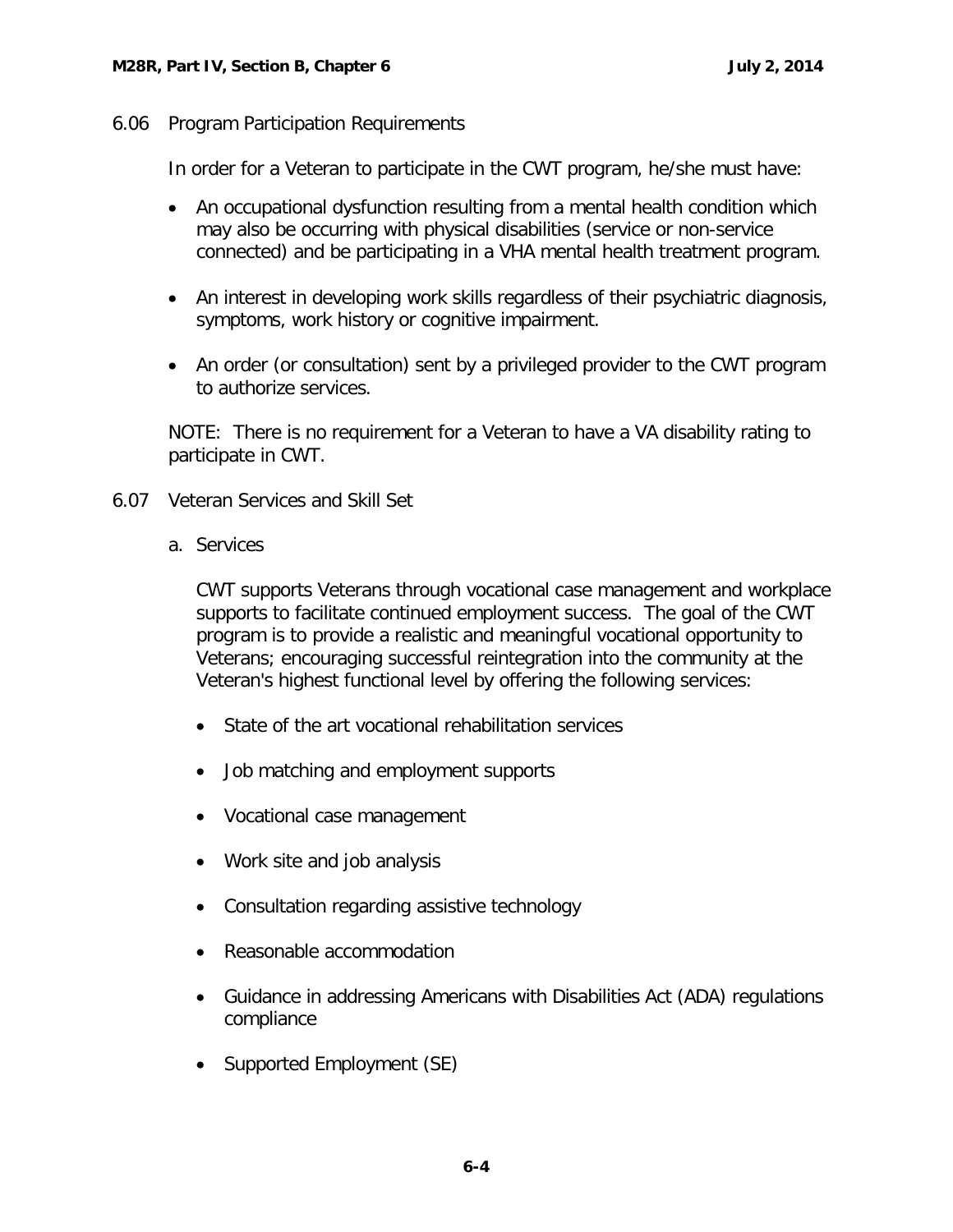- Transitional Work Experience (TWE)
- <span id="page-5-0"></span>b. Skill Set

CWT program participants provide employers with a wide range of skills to include:

- Labor services for semi-skilled and unskilled positions in, but not limited to, information technology, office management, clerical, retail, manufacturing, construction, production, warehousing, manual labor, food services, etc.
- On and off site assembly and sub-assembly.
- On and off site custom packaging.
- Reclaiming and recycling services.
- Inspection, grading and sorting products for industry.
- <span id="page-5-1"></span>6.08 Supported Employment (SE)

The CWT Supported Employment (SE) program serves Veterans with significant barriers to competitive work to be able to engage in full and part time employment with appropriate supports and work place accommodation. This form of vocational rehabilitation should be considered an integral component early in mental health treatment for those individuals interested in returning to work. Job supports continue for the time that fits the individual's needs, rather than terminating at a set point after becoming employed.

Program Elements include the following:

- Services are provided in the community rather than in clinical settings.
- Job loss is not a reason to terminate services, but rather a learning experience to help determine a better job fit. One important feature in SE services is its level of staff support; operating similar to a "free" employee assistance program for a company.
- The role of the Employment Specialist (ES) in the provision of SE is a generalist providing vocational case management, job development, and employment and support services. The ES helps Veterans find jobs matching their interests and abilities; identifies and addresses employment barriers; and provides on-going support as needed.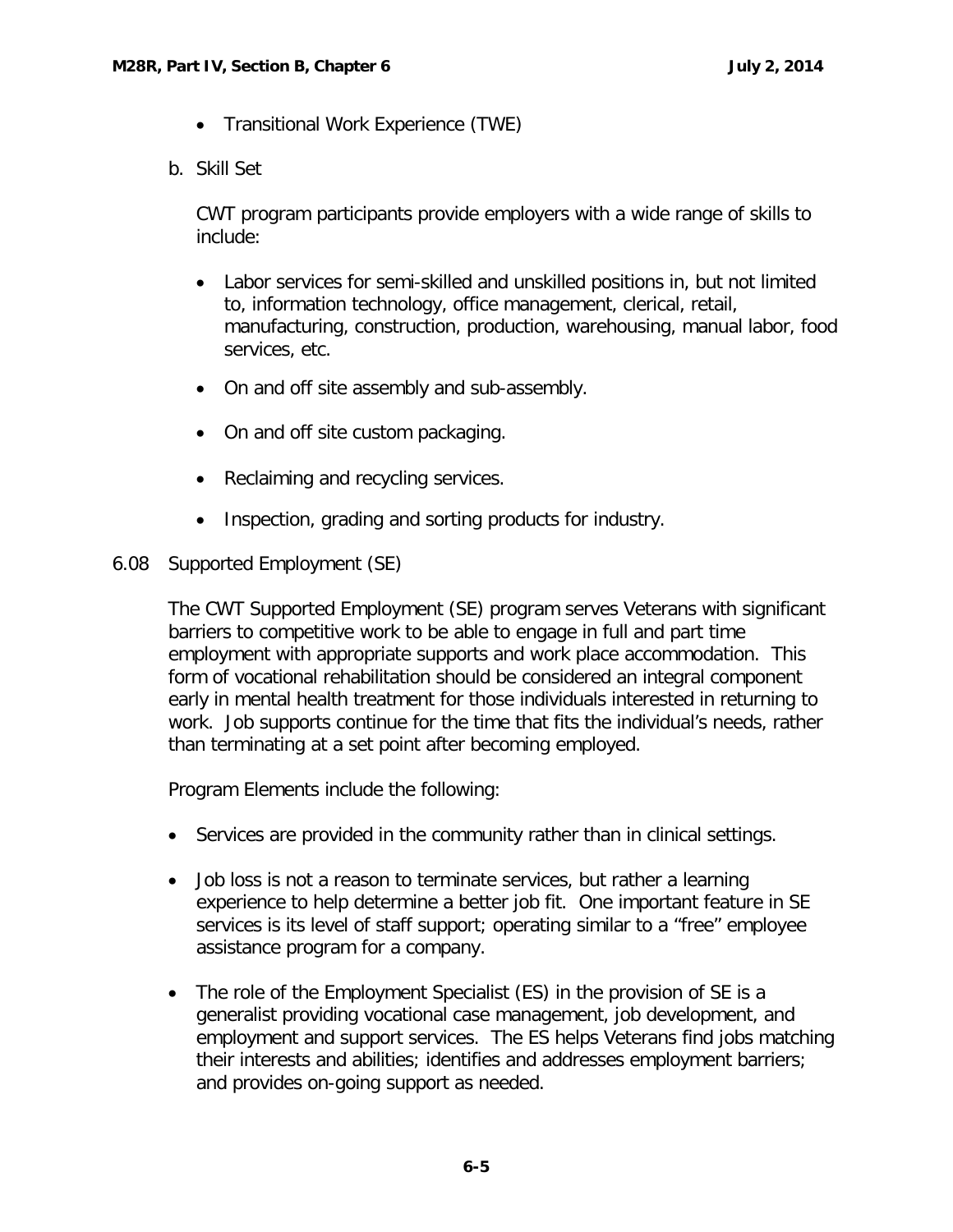## <span id="page-6-0"></span>6.09 Transitional Work Experience (TWE)

Transitional Work Experience is a component of CWT which provides participants with work restoration services in actual work settings. The goal of TWE is to provide supports and resources needed for a Veteran to successfully transition to and be successful in competitive employment.

## <span id="page-6-1"></span>a. Screening

TWE participants are screened by vocational rehabilitation staff, and matched to a work assignment for a limited time as deemed clinically appropriate. Work may be provided in the community, or at the local VAMC. Work assignments include any of a wide variety of settings; grounds maintenance, housekeeping, non-sensitive clerical duties, etc.

### <span id="page-6-2"></span>b. Worksite Development

Program managers are strongly advised to develop worksites in a variety of settings in the community to balance those on medical center grounds. Community-based settings provide a more realistic work environment and are more likely to lead to competitive community based employment.

It is important for CWT staff to maintain a close working relationship with the participating organization providing the work setting, and visit Veterans at the worksite on a weekly basis to provide regular support unless assessment deems more frequent visitation necessary.

<span id="page-6-3"></span>c. Wages

Payment for work performed is based on an hourly wage. Hourly wages and work performance must be reviewed annually in relation to the prevailing wage rates for similar work in the community and the Veteran's productivity. Base pay is determined by Federal minimum wage laws and the progress toward their treatment objective. In States having a minimum wage which exceeds Federal minimum wage, State minimum wage must be utilized as the base rate for determining hourly pay.

<span id="page-6-4"></span>d. Working Conditions and Logistics

Work opportunities are negotiated by CWT staff with public or private entities. Programs must ensure that the following issues are addressed:

• Adequate worksite supervision and training are provided.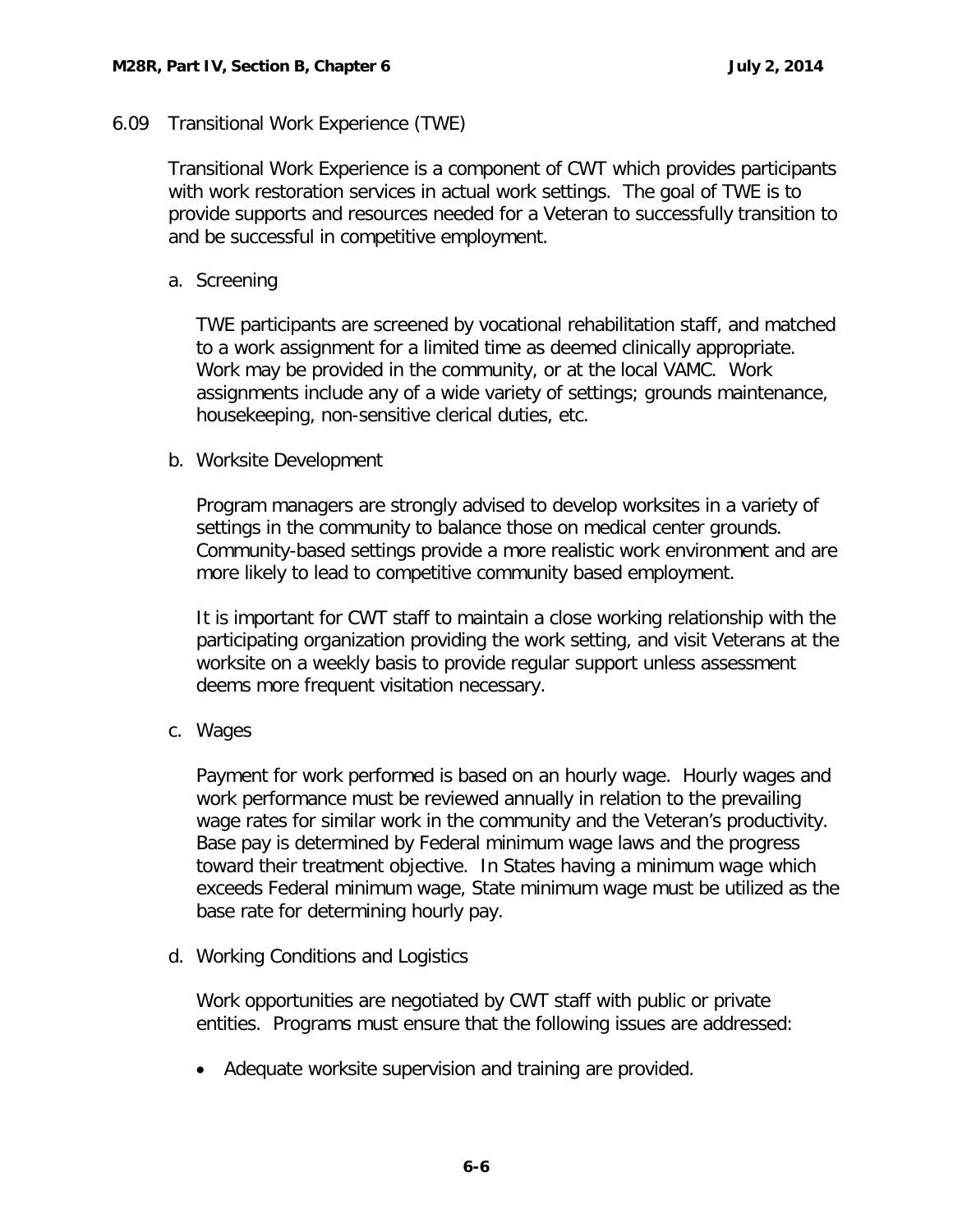- Reasonable job and worksite accommodations are considered and used.
- Existence of a safe and healthy worksite is confirmed.
- Appropriate safety training and apparatus are provided.
- Physical accessibility is confirmed.
- Transportation accessibility is confirmed.
- Competitiveness of work tasks and demands are reviewed.
- Clinical appropriateness of work tasks and demands are reviewed.
- Medical clearance for program participation is obtained.
- Veterans do not have unauthorized access to information protected by confidentiality statutes, regulations and policy.
- Workplace culture is identified and considered for appropriateness.
- <span id="page-7-0"></span>6.10 Compensated Work Therapy and Employers

The CWT program provides a cost effective means of achieving a company's production goals of managing costs and improving service delivery, while maintaining high quality standards.

Using a business model, CWT program staff members specialize in working with facility management, human resource, and/or production personnel to address labor force deficits in the following areas:

- <span id="page-7-1"></span>a. Cost Management
	- 1. Additional Workforce
		- Readily available competitive, semi-skilled and skilled labor for short term and permanent assignments.
		- Veteran workers are pre-screened and matched to the specific job requirement.
		- There is little risk for the company working with the CWT TWE program since the employer/employee relationship is non-existent, and there is no mandated obligation to hire the Veteran; however,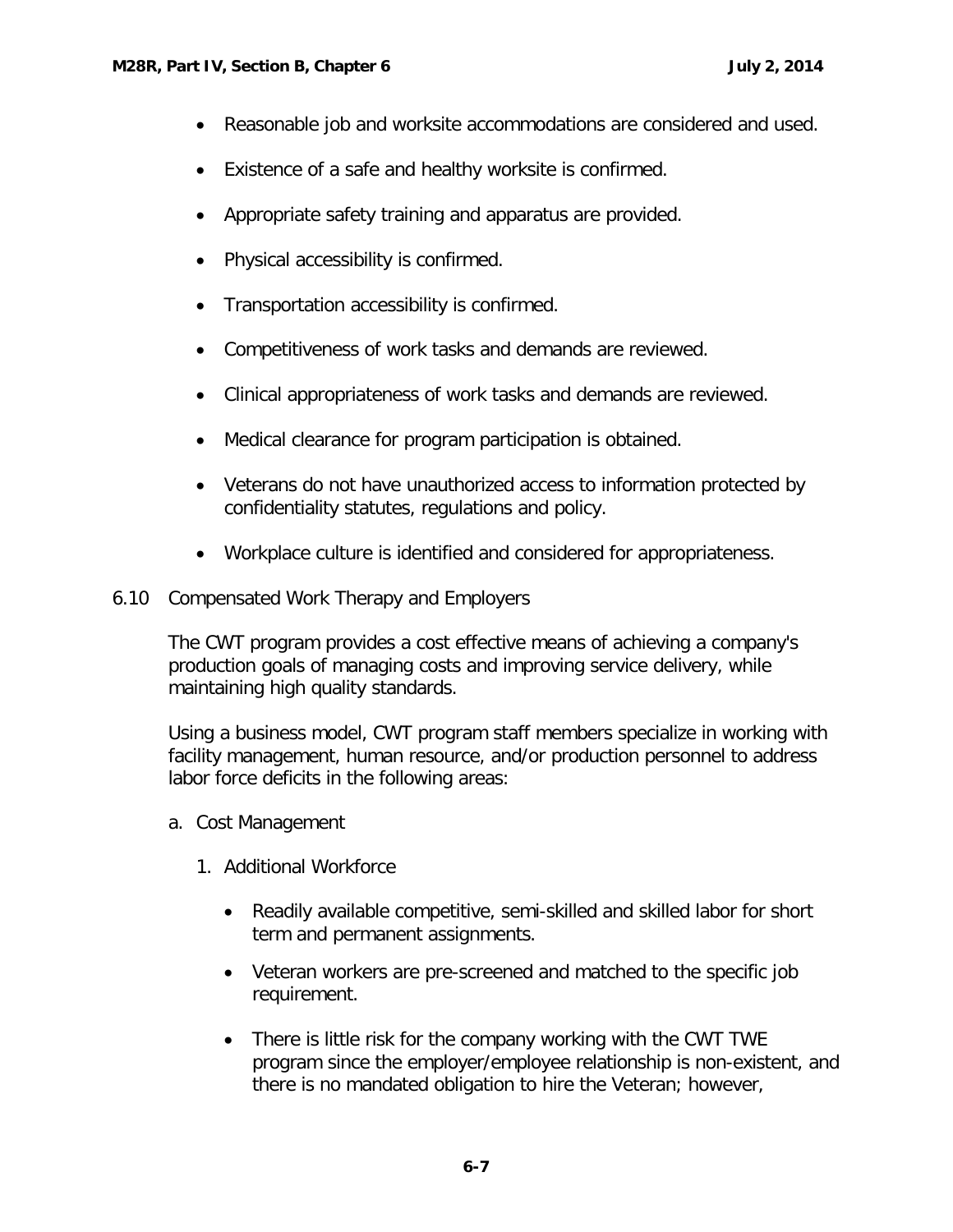Veterans typically demonstrate their value to the participating company which often results in permanent hires.

- 2. Reduction of Overhead Costs
	- With the CWT TWE program, there are none of the normal employee costs like health care, workers' compensation insurance, vacation and sick time, Federal Insurance Contributions Act (FICA), and job vacancy advertising.
	- Training and employee assistance are provided at no cost to the company.
	- Comprehensive medical costs are covered by the VA.
- <span id="page-8-0"></span>b. Service Availability

The CWT Veteran labor force is available to help employers meet peak or unexpected workload demands.

<span id="page-8-1"></span>6.11 Incentives to Participate

It is important to remember that the TWE program is a therapeutic rehabilitation program and is not considered employment. Veterans participating in the TWE program have certain benefit protections unique to the program. The Social Security Administration (SSA) considers the TWE program a medical service. Therefore, the participant's income is excluded from Social Security Insurance (SSI) as income and does not impact Social Security Disability Insurance (SSDI) benefits. The Internal Revenue Service (IRS) considers TWE income nontaxable and therefore the VA does not withhold FICA tax, nor does it issue a 1099.

Veterans employed through the SE program are considered employees and as such, their wages can impact SSDI, SSI and are subject to IRS tax withholding.

38 U.S.C 1718(G) states that the CWT program is not considered substantial gainful employment and cannot be used as a basis for the denial or discontinuous of a total disability rating for either compensation or pension. This protection exists as long as the Veteran is receiving either TWE or SE services through the CWT program.

<span id="page-8-2"></span>6.12 Developing a Referral Process

The VREO is the primary contact for referring a CWT participant to VR&E, although they can delegate this task after a referral process has been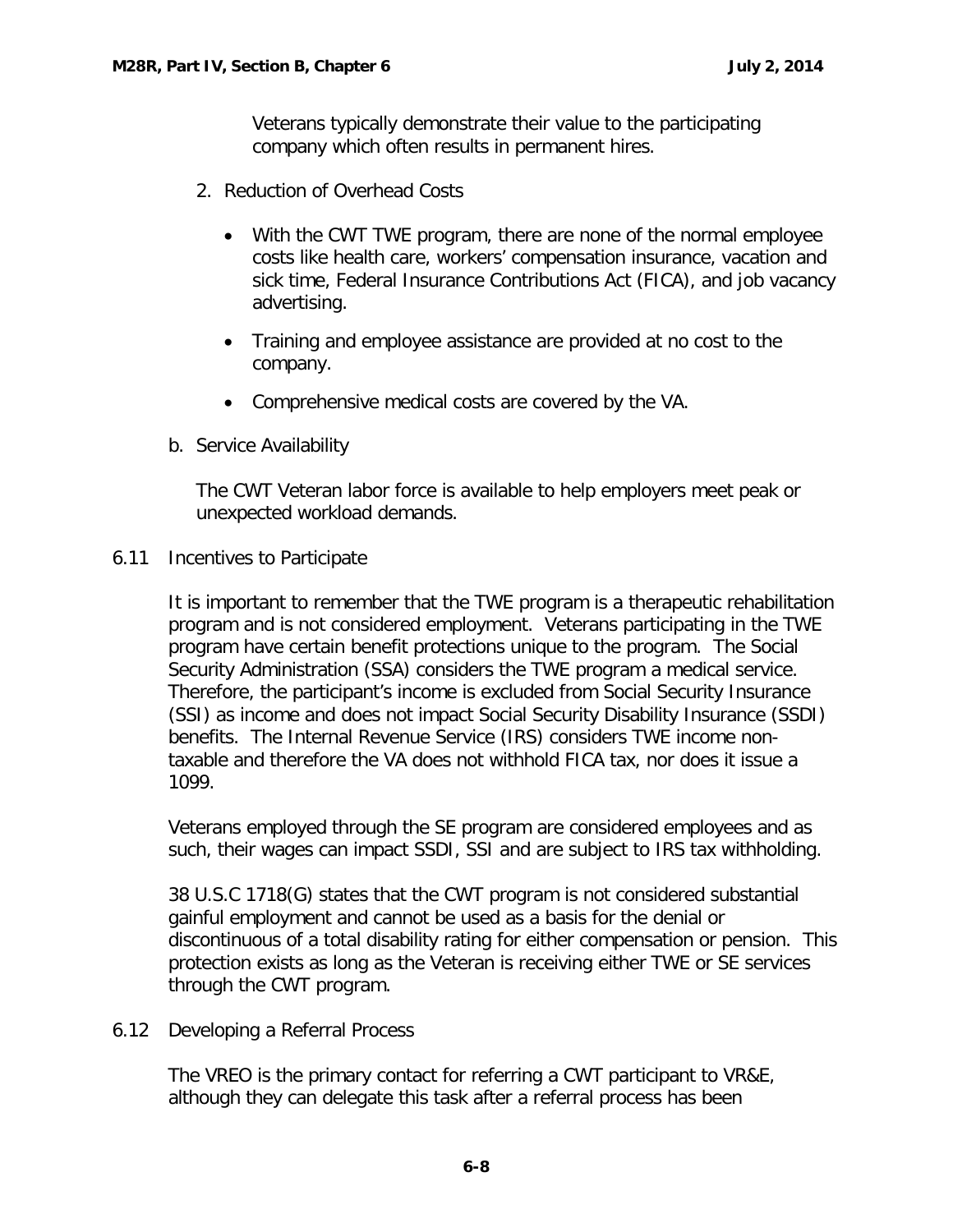established. The CWT Program Manager is the primary contact for referring VR&E Veterans to the CWT program, although he/she can delegate this task to a CWT VRS after a referral process has been established. It is important for VREOs and CWT Program Managers to develop effective referral and collaboration processes. Non-case management contact between VRCs and VRSs is a best practice utilized by offices with established collaborations. Specific steps to take to develop a referral process include:

- Interagency "Meet and Greet"
- Visiting a CWT Program if a program is located hear the VR&E office
- In-service
- Joint meetings
- Interagency training lasting 10 to 15 minutes on a topic with time for questions
- Conference calls
- Attending office staff meetings
- Informal calls

Contact between departments creates the opportunity for VRCs to gain a better understanding of the CWT program. It also strengthens professional relationships between departments of the agency and fosters networking.

<span id="page-9-0"></span>6.13 Developing the Referral/Follow-up Process

Taking the time to identify a referral process that is specific is very important. It can be confusing and frustrating just trying to figure out who to call or what to do when attempting to make effective referrals to an outside agency. VR&E offices and CWT programs have the freedom to identify a process that fits their potential working relationship. Below is a sample referral process:

- <span id="page-9-1"></span>a. VR&E Referral to CWT Program
	- 1. VRC will meet with Veteran and introduce him/her to the CWT program and discuss situations in which it would be beneficial to the Veteran. The program may be used in an Individual Extended Evaluation Plan (IEEP) such as could be afforded through a TWE placement. A Veteran with a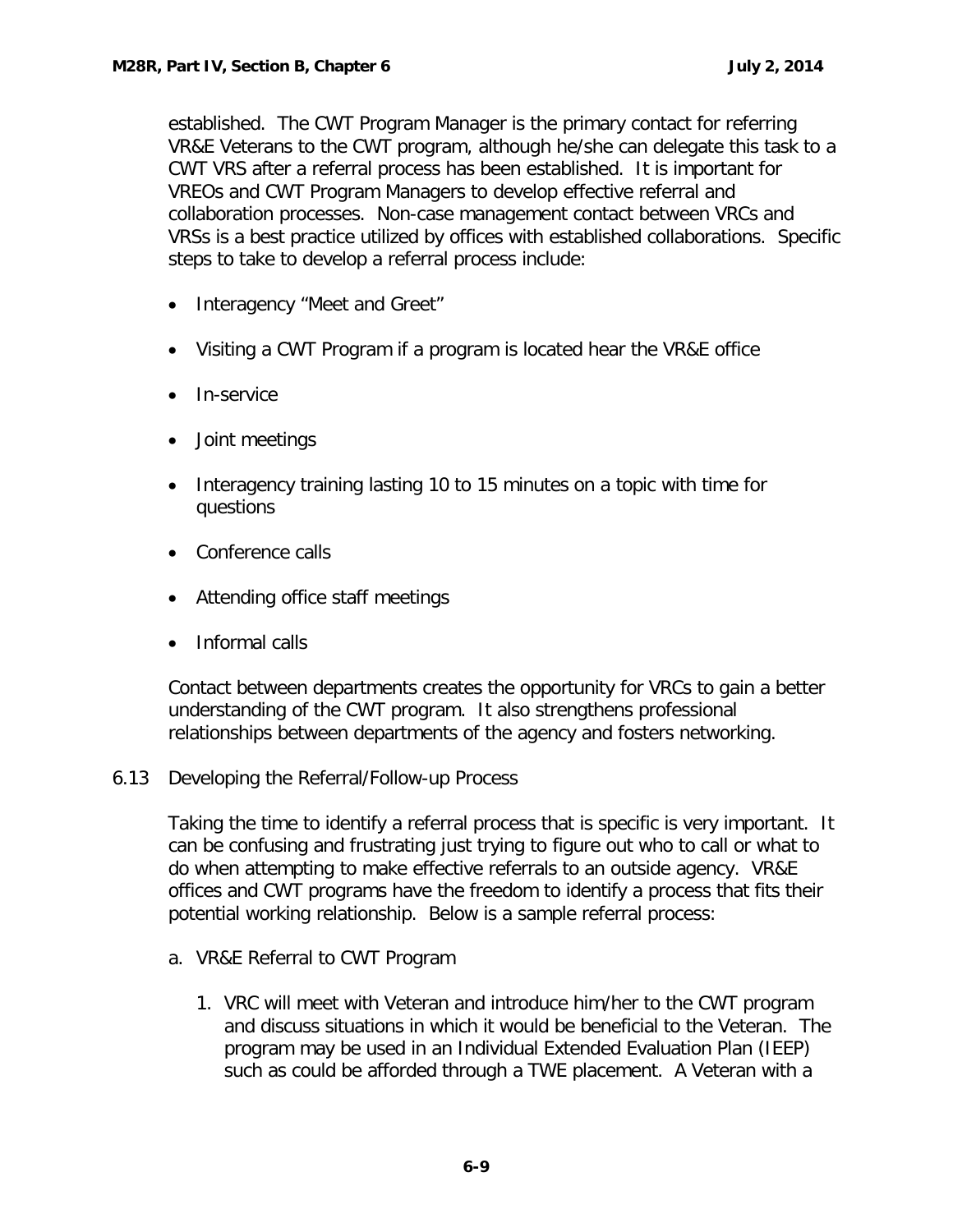severe mental illness (psychosis) and needs extensive monitoring and/or a job coach may be better suited for the SE program.

- 2. Following the referral procedures developed by the VREO and the CWT Program Manager (or designee), the VRC will prepare referral information prior to contacting CWT so it can be sent via e-mail or facsimile once the referral is made.
- 3. VRC will contact the CWT contact (Program Manager or designee) to discuss information regarding why the identified Veteran is a potential CWT participant.
- 4. The CWT contact will verify if the Veteran is actively receiving mental health services.
- 5. The VRC will complete a VAF 28-8861, Request for Medical Services (see Appendix O, VA Forms), and e-mail or fax it to the CWT contact.
- 6. The CWT VRS will contact the VRC:
	- After the Veteran has been contacted.
	- After the "Vocational Rehab Consult" has been received from the mental health provider.
	- When the Veteran is ready to enter into CWT program plan development.
- <span id="page-10-0"></span>b. CWT Program Referral to VR&E
	- 1. The CWT Program Manager or designee will identify a potential candidate for VR&E services.
	- 2. The CWT Program Manager or designee will prepare referral information prior to contacting VR&E so it can be sent via e-mail or fax once the referral is made.
	- 3. The CWT Program Manager or designee will contact the VR&E contact (VREO or designee) to discuss information regarding why the identified Veteran is a potential participant.
	- 4. The Veteran will complete a VAF 28-1900, Disabled Veterans Application for Vocational Rehabilitation (see Appendix O, VA Forms), and the CWT Program Manager or designee will fax it to the VR&E contact.